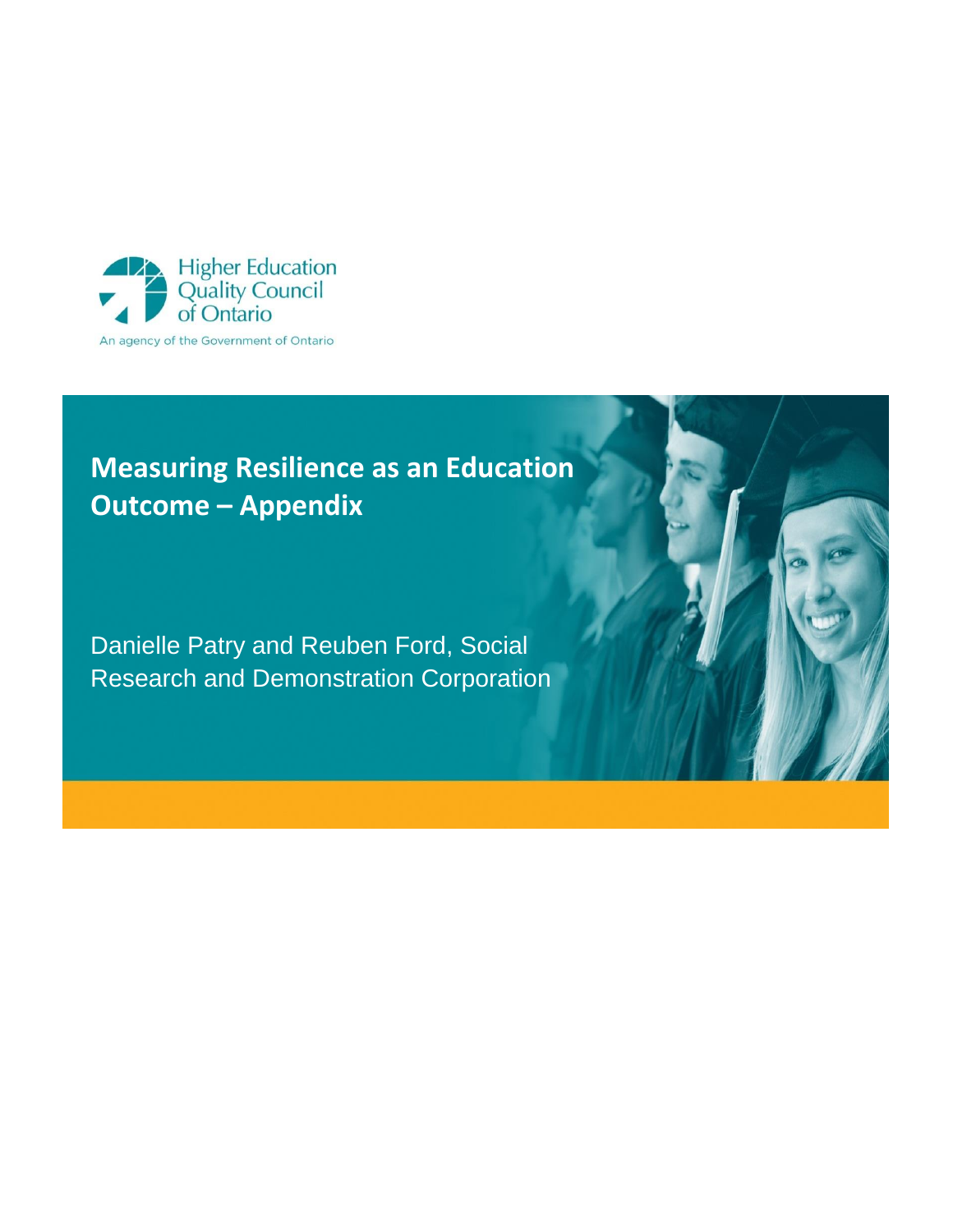### Published by

# **The Higher Education Quality Council of Ontario**

1 Yonge Street, Suite 2402 Toronto, ON Canada, M5E 1E5

| Phone:  | (416) 212-3893 |
|---------|----------------|
| Fax:    | (416) 212-3899 |
| Web:    | www.hegco.ca   |
| E-mail: | info@heqco.ca  |

### **Cite this publication in the following format:**

Patry, D., & Ford, R. (2016). *Measuring Resilience as an Education Outcome – Appendix.*  Toronto: Higher Education Quality Council of Ontario.



The opinions expressed in this research document are those of the authors and do not necessarily represent the views or official policies of the Higher Education Quality Council of Ontario or other agencies or organizations that may have provided support, financial or otherwise, for this project. © Queen's Printer for Ontario, 2016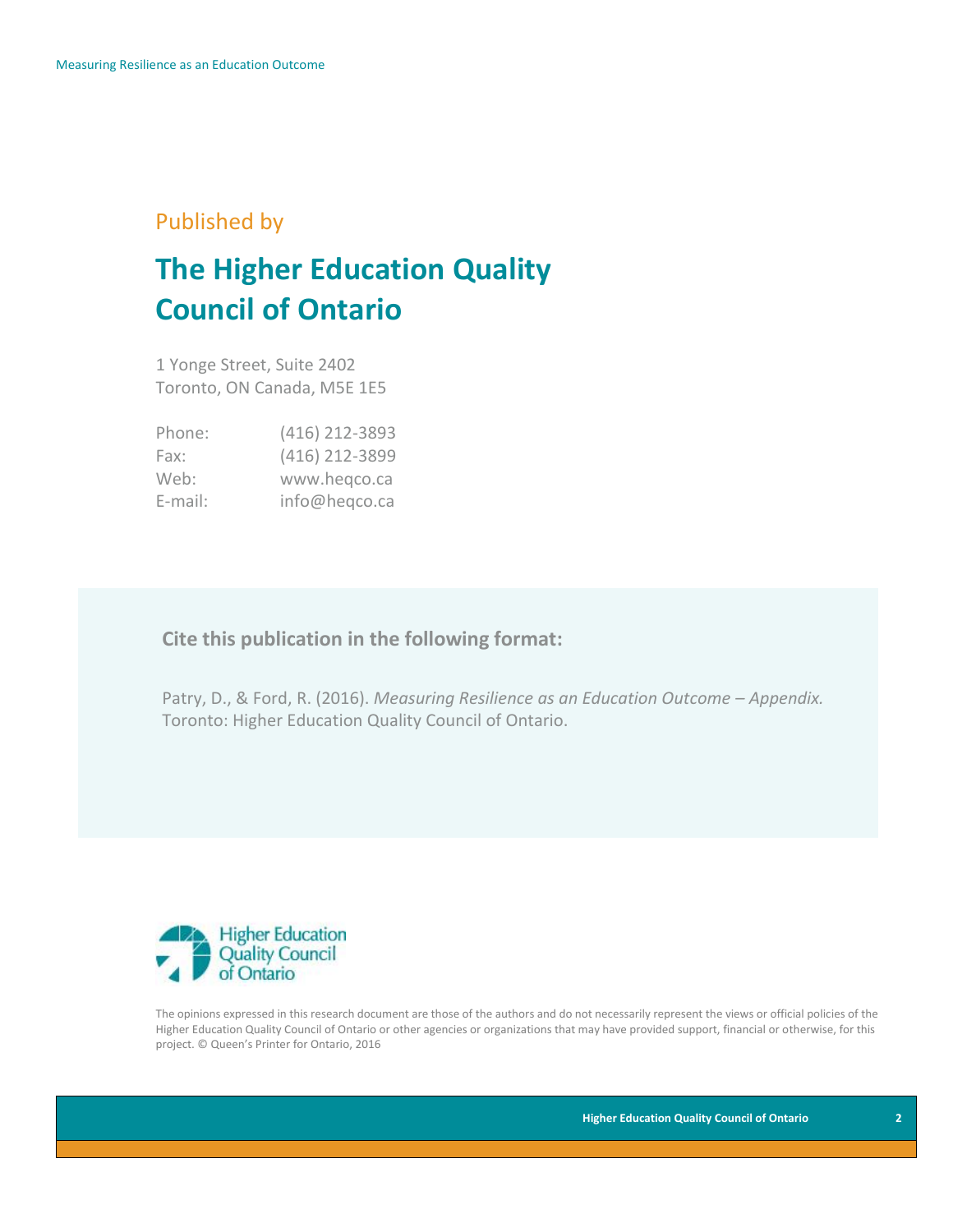## **Appendix A**

#### **Table A1: List of Measures Excluded from this Literature Review**

|     | Name of Measure and Authors                                                                                                          | <b>Reason for Exclusion</b>                                                                                                                                                                                                                                                                                              |
|-----|--------------------------------------------------------------------------------------------------------------------------------------|--------------------------------------------------------------------------------------------------------------------------------------------------------------------------------------------------------------------------------------------------------------------------------------------------------------------------|
| 1.  | <b>Acculturation and Resilience Scale</b><br>(Khawaja, Moisuc & Ramirez, 2014)                                                       | The measure is too context-specific. It is designed for newly<br>arrived and relocated individuals.                                                                                                                                                                                                                      |
| 2.  | Adolescent Resilience Scale (ARS) (Oshio, Nakaya,<br>Kaneko & Nagamine, 2003)                                                        | The measure is designed for and tested with Japanese youth<br>only.                                                                                                                                                                                                                                                      |
| 3.  | <b>Brief Resilience Checklist</b><br>https://resiliencyinc.com/assessment                                                            | This tool is protected by copyright. Access to the tool is reserved<br>for authorized users only.                                                                                                                                                                                                                        |
| 4.  | Cognitive Hardiness Scale (CHS) (Nowack, 1989)                                                                                       | The measure assesses a limited number of resilience dimensions<br>(see comment for the Hardiness Scale).                                                                                                                                                                                                                 |
| 5.  | Coping Competence Questionnaire (Schroder &<br>Ollis, 2013)                                                                          | This measure was excluded because all 12 items are worded<br>negatively (e.g., "I become easily discouraged by failures" or "I<br>often feel unable to deal with my problems").                                                                                                                                          |
| 6.  | Cultural Resilience Measure (CRM; Clauss-Ehler,<br>2008)                                                                             | The measure is specifically designed to assess cultural factors<br>related to resilience and coping among adolescents and young<br>adults from diverse racial/ethnic backgrounds.                                                                                                                                        |
| 7.  | <b>Dispositional Resilience Scale (DRS)</b><br>(Bartone, Ursano, Wright & Ingraham, 1989)<br>(Several versions of this scale exist.) | Dispositional resilience is generally regarded as a fixed trait. It is<br>similar to the hardiness construct.                                                                                                                                                                                                            |
| 8.  | Ego Resiliency (Klohnen, 1996)                                                                                                       | This measure is based on the construct of ego resiliency<br>formulated over 50 years ago, defined as an enduring<br>personality trait.                                                                                                                                                                                   |
| 9.  | Ego-Resiliency Scale (ER89) (Block & Kremen,<br>1996)                                                                                | Ego-resiliency is defined as an enduring trait. Many of the items<br>appear to refer to enjoyment of novelty not relevant for the<br>current project (e.g., "I enjoy trying new foods I have never<br>tasted before," "I like to do new and different things" and "I<br>enjoy dealing with new and unusual situations"). |
| 10. | Grit Scale (Grit-O) (Duckworth, Peterson,<br>Matthews & Kelly, 2007)                                                                 | This measure assesses a limited number of resilience dimensions<br>(i.e., consistency of interest and perseverance of effort).                                                                                                                                                                                           |
| 11. | Hardiness Scale (Kobasa, Maddi & Kahn, 1982)<br>(Several versions of the Hardiness Scale exist.)                                     | Hardiness is conceptualized as personality dispositions<br>(commitment, control and challenge). All items are worded<br>negatively and are interpreted as alienation, powerlessness and<br>fear of challenge.                                                                                                            |
| 12. | Hierarchical Personality Inventory for Children<br>(HiPIC) (Waaktaar & Torgersen, 2010)                                              | This measure is designed for younger children (8-12 years).                                                                                                                                                                                                                                                              |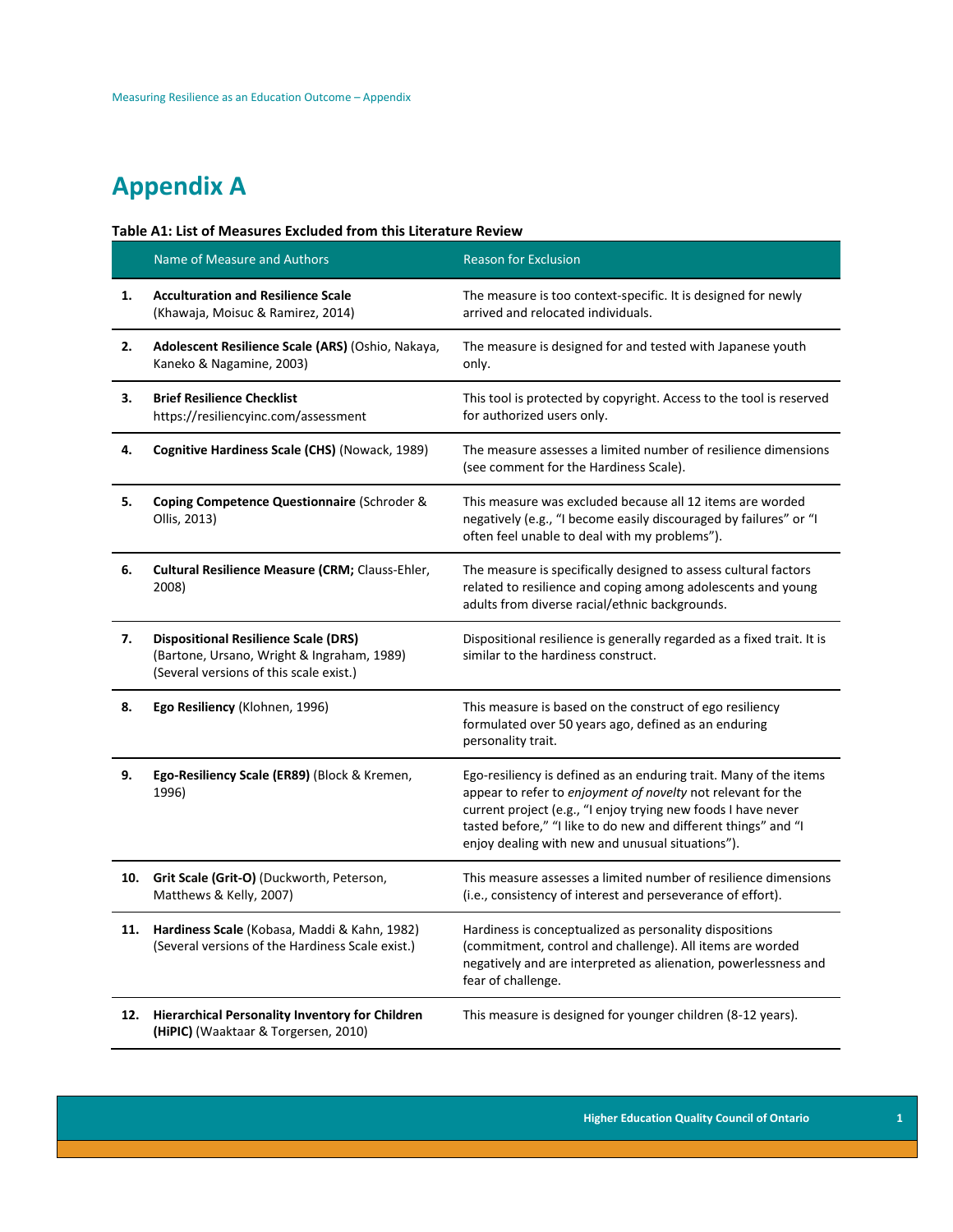|     | Name of Measure and Authors                                                                                      | <b>Reason for Exclusion</b>                                                                                                                                                                                                                                                                                                                                                                                   |
|-----|------------------------------------------------------------------------------------------------------------------|---------------------------------------------------------------------------------------------------------------------------------------------------------------------------------------------------------------------------------------------------------------------------------------------------------------------------------------------------------------------------------------------------------------|
| 13. | Indigenous Resilience Scale (Naz, Saleem &<br>Mahmood, 2010)                                                     | The measure is designed for and tested with a sample in India.<br>Some items may not apply for a general population (e.g., "strong<br>faith on Allah").                                                                                                                                                                                                                                                       |
| 14. | <b>Individual, Family and Community Resilience</b><br>(IFCR) Profile<br>(Distelberg, 2015)                       | The measure adopts an ecological perspective on resilience that<br>focuses on external risk and external protective factors.                                                                                                                                                                                                                                                                                  |
| 15. | Motivational Resilience (Skinner, Pitzer & Steele,<br>2013)                                                      | The measure is designed for and tested with younger children<br>(third and sixth grade students).                                                                                                                                                                                                                                                                                                             |
| 16. | <b>Multiracial Challenges and Resilience Scale</b><br>(MCRS) (Salahuddin & O'Brian, 2011)                        | The measure is too context-specific for the general population of<br>postsecondary students.                                                                                                                                                                                                                                                                                                                  |
| 17. | <b>Positive Development and Resilience in</b><br>Kindergarten (PERIK - a German acronym) (Mayr &<br>Ulich, 2009) | The measure is too context-specific for the general population of<br>postsecondary students.                                                                                                                                                                                                                                                                                                                  |
| 18. | Resilience Factors Scale (RFS) (Takviriyanun, 2008)                                                              | The measure was designed and only tested with a Thai<br>population.                                                                                                                                                                                                                                                                                                                                           |
| 19. | Resilience at Work Scale (Winwood, Colon &<br>McEwen, 2013)                                                      | The measure is too context-specific since it only deals with<br>resilience in the workplace.                                                                                                                                                                                                                                                                                                                  |
| 20. | Resilience Stories Scale (Laudadio & D'Alessio,<br>2011)                                                         | The RSS consists of five stories about resilient subjects and<br>participants are asked to evaluate the probability they would<br>behave in a similar manner when faced with difficult<br>circumstances. This format is somewhat different from the other<br>scales, which ask participants to directly rate their own internal<br>psychological state or trait. However, it is only available in<br>Italian. |
| 21. | Resilience Scale for Adolescents (READ; Hjemdal,<br>Friborg, Stiles, Martinussen & Rosenvinge, 2006)             | The measure has been designed and used with younger<br>adolescents.                                                                                                                                                                                                                                                                                                                                           |
| 22. | <b>Revised Norwegian Dispositional (Hardiness) Scale</b><br>(Hystad, Eid, Johnsen, Laberg & Bartone, 2010)       | The measure assesses limited dimensions of resilience and was<br>designed for a Norwegian population.                                                                                                                                                                                                                                                                                                         |
| 23. | Q-Sort (Block & Block, 1980)                                                                                     | This measure is used by parents to report on their children's ego<br>resiliency.                                                                                                                                                                                                                                                                                                                              |
| 24. | Sense of Coherence (Lewis & Gallison, 1998)                                                                      | The measure assesses a limited number of resilience<br>dimensions. It was developed to assess an individual's attitudinal<br>predisposition toward his/her personal world as more or less<br>coherent.                                                                                                                                                                                                        |
| 25. | Short Grit Scale (Grit-S) (Duckworth & Quinn,<br>2009)                                                           | The measure assesses a limited number of resilience dimensions<br>(i.e., trait-level perseverance and passion for long-term goals).                                                                                                                                                                                                                                                                           |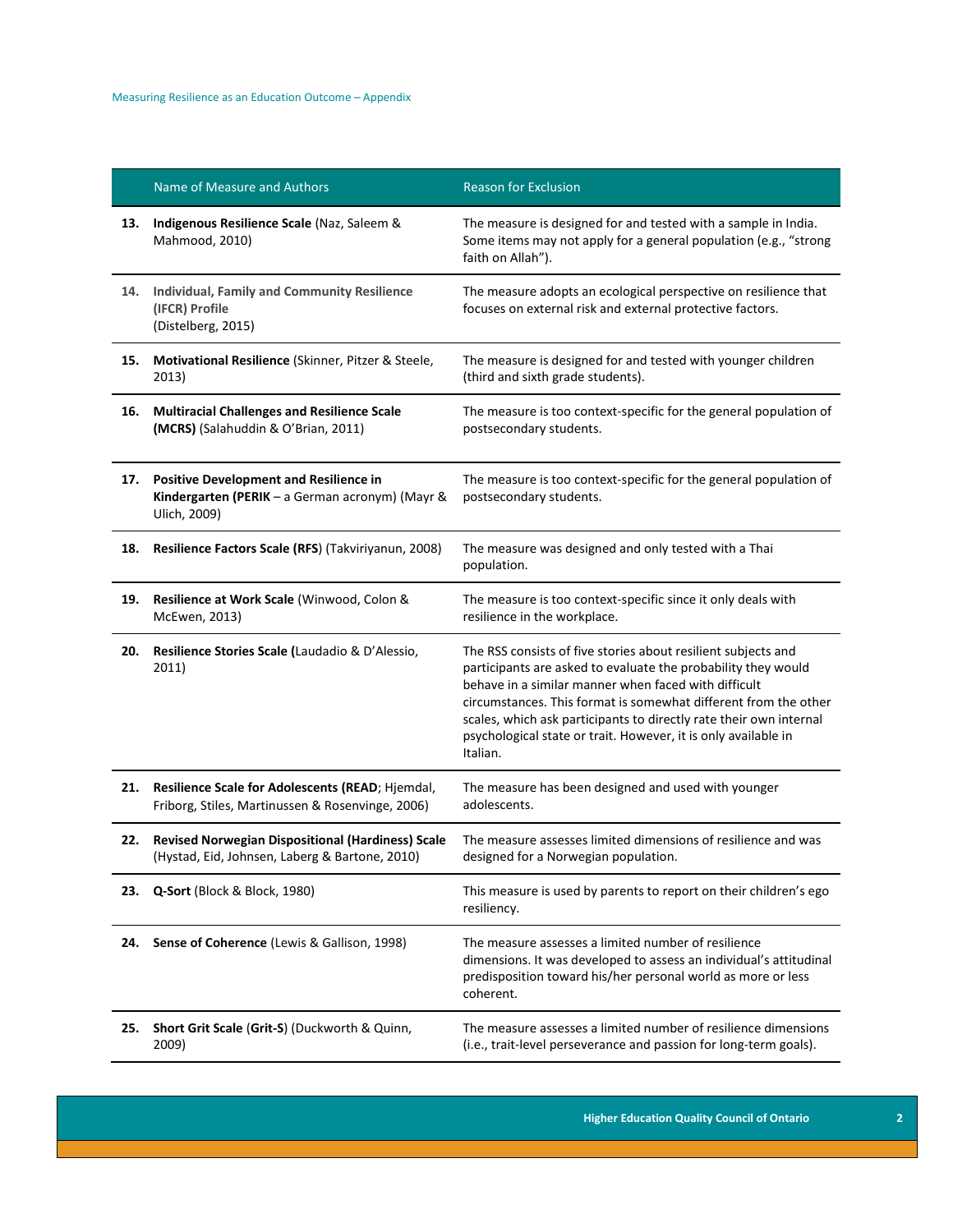|     | Name of Measure and Authors                                                                            | <b>Reason for Exclusion</b>                                                                                                                                                                                                                                                                                                                             |
|-----|--------------------------------------------------------------------------------------------------------|---------------------------------------------------------------------------------------------------------------------------------------------------------------------------------------------------------------------------------------------------------------------------------------------------------------------------------------------------------|
| 26. | Singapore Youth Resilience Scale (SYRESS) (Lim,<br>Wong & Ng, 2011)                                    | The measure has only been tested with 12-16 year olds in<br>Singapore.                                                                                                                                                                                                                                                                                  |
| 27. | <b>Strengths and Difficulties Questionnaire (SDQ)</b><br>(Goodman, 1997)                               | This measure was designed as a brief behavioural screening<br>questionnaire for 11-16 year olds (other versions exist for<br>younger age groups).                                                                                                                                                                                                       |
| 28. | <b>Strengths and Difficulties Questionnaire (SDQ)</b><br>(Goodman, Lamping & Ploubidis, 2010)          | The measure was designed for young low-risk populations.                                                                                                                                                                                                                                                                                                |
| 29. | <b>Strength-Based Aptitude Questionnaire (Resiliency</b><br>Initiatives: www.resiliencyinitiatives.ca) | The measure appears to have been developed to generate<br>profiles and not assess change over time.<br>The tool is copyright-protected. For more information, see the<br>Resiliency Initiatives website.                                                                                                                                                |
| 30. | <b>Subjective Resilience Questionnaire (SRQ)</b><br>(Alonso-Tapia & Villasana, 2014)                   | This measure was excluded since several items are double-<br>barreled. In addition, the statements are formulated with<br>statements that do not necessarily apply to most people and<br>participants are not given the option to respond with a "Does"<br>not apply" response choice. Finally, the items seem more fitting<br>to a younger population. |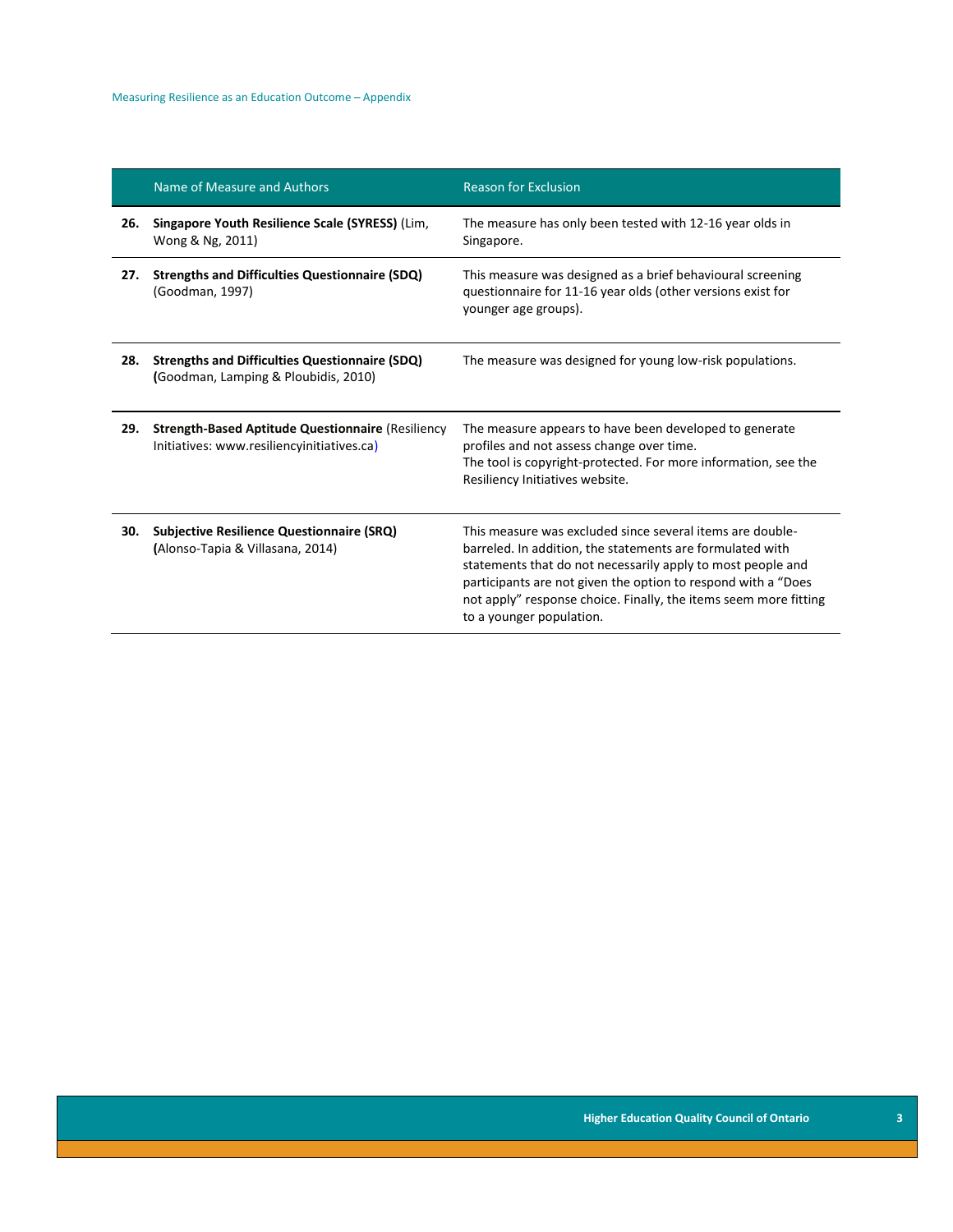### **Appendix B**

#### **Table B1: Subgroups with Financial Aid and Amount of Financial Aid Received in First Three Years of Postsecondary Education**

| Subgroups Crossed with Financial Aid Received in any PSE Years 1, 2 or 3                        | <b>BRS Mean</b> | N.  |
|-------------------------------------------------------------------------------------------------|-----------------|-----|
| Lower-income family, no new program, enrolled and receiving student aid in years 1, 2 or 3      | 3.75            | 131 |
| Lower-income family, no new program, enrolled and not receiving student aid in years 1, 2 or 3  | 3.66            | 52  |
| Lower-income family, offered EYH, enrolled and receiving student aid in years 1, 2 or 3         | 3.74            | 122 |
| Lower-income family, offered EYH, enrolled and not receiving student aid in years 1, 2 or 3     | 3.54            | 39  |
| Lower-income family, offered LA, enrolled and receiving student aid in years 1, 2 or 3          | 3.70            | 153 |
| Lower-income family, offered LA, enrolled and not receiving student aid in years 1, 2 or 3      | 3.66            | 82  |
| Lower-income family, offered LA+EYH, enrolled and receiving student aid in years 1, 2 or 3      | 3.77            | 146 |
| Lower-income family, offered LA+EYH, enrolled and not receiving student aid in years 1, 2 or 3  | 3.74            | 75  |
| Higher-income family, no new program, enrolled and receiving student aid in years 1, 2 or 3     | 3.82            | 225 |
| Higher-income family, no new program, enrolled and not receiving student aid in years 1, 2 or 3 | 3.69            | 219 |
| Higher-income family, offered EYH, enrolled and receiving student aid in years 1, 2 or 3        | 3.75            | 168 |
| Higher-income family, offered EYH, enrolled and not receiving student aid in years 1, 2 or 3    | 3.74            | 140 |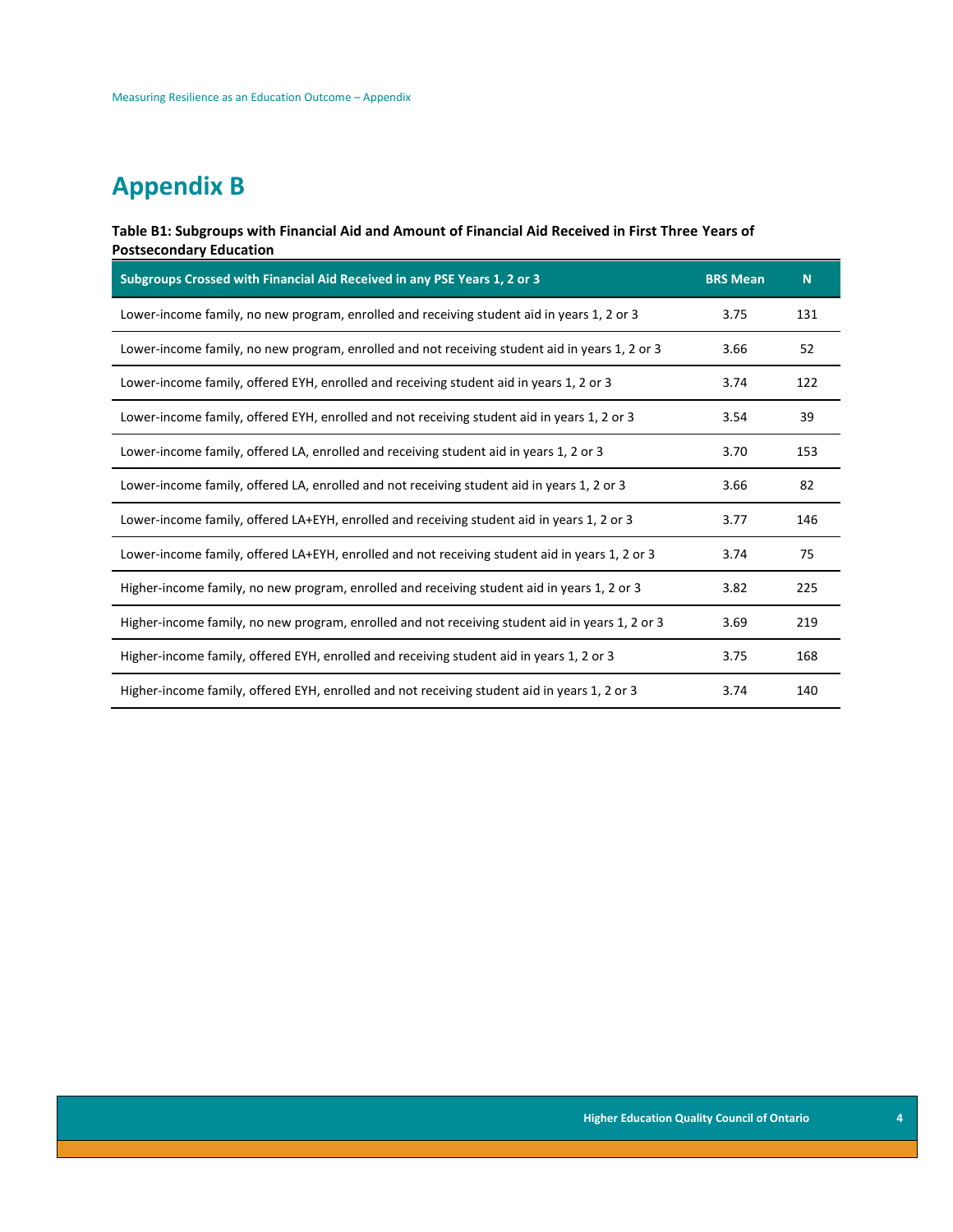| Subgroups with Total Amount of Financial Aid Received in PSE Years 1, 2 and 3   | <b>BRS Mean</b> | N   |
|---------------------------------------------------------------------------------|-----------------|-----|
| Lower-income family, no new program, enrolled and receiving more than \$14,326  | 3.86            | 77  |
| Lower-income family, no new program, enrolled and receiving \$14,326 or less    | 3.64            | 106 |
| Lower-income family, offered EYH, enrolled and receiving more than \$14,326     | 3.74            | 73  |
| Lower-income family, offered EYH, enrolled and receiving \$14,326 or less       | 3.65            | 88  |
| Lower-income family, offered LA, enrolled and receiving more than \$14,326      | 3.72            | 77  |
| Lower-income family, offered LA, enrolled and receiving \$14,326 or less        | 3.67            | 158 |
| Lower-income family, offered LA+EYH, enrolled and receiving more than \$14,326  | 3.67            | 84  |
| Lower-income family, offered LA+EYH, enrolled and receiving \$14,326 or less    | 3.82            | 137 |
| Higher-income family, no new program, enrolled and receiving more than \$14,326 | 3.82            | 99  |
| Higher-income family, no new program, enrolled and receiving \$14,326 or less   | 3.74            | 345 |
| Higher-income family, offered EYH, enrolled and receiving more than \$14,326    | 3.78            | 84  |
| Higher-income family, offered EYH, enrolled and receiving \$14,326 or less      | 3.73            | 224 |

Note: N = number of participants in subgroups; \$14,326 was used as a cut-off for the total amount of financial aid received in the first three years of postsecondary education, since among students who received financial aid, 50% received that amount or less.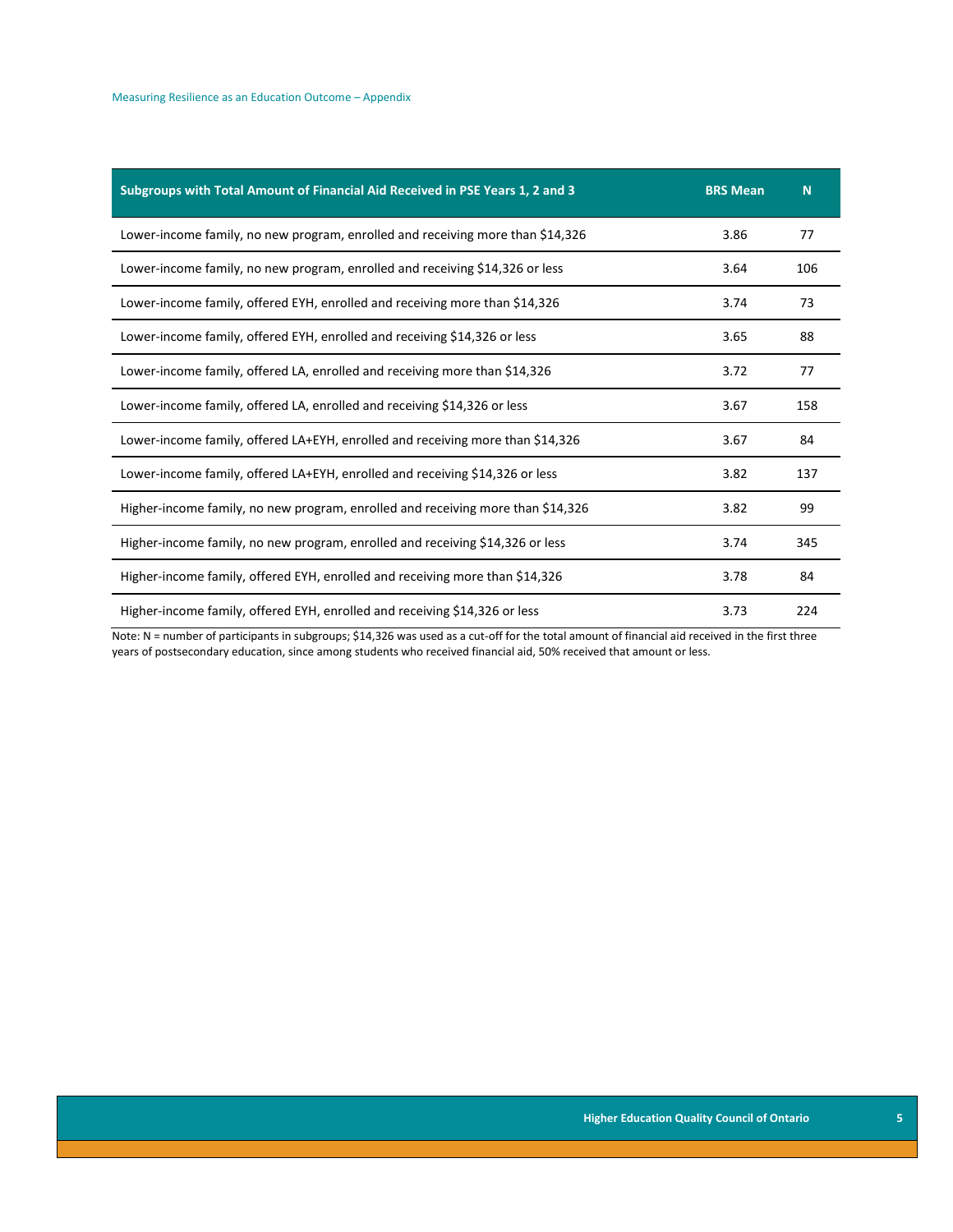### **Appendix C**

### **Table C1: Quality Assessment of the Measures in Validation Studies**

| <b>Measure</b>                | Reliability:                                                     | Reliability:                                               | Construct                                                                                                                             | Convergent/                                                                                                                                                              | Predictive                                                                                                                            | External                                                                                                                                   |
|-------------------------------|------------------------------------------------------------------|------------------------------------------------------------|---------------------------------------------------------------------------------------------------------------------------------------|--------------------------------------------------------------------------------------------------------------------------------------------------------------------------|---------------------------------------------------------------------------------------------------------------------------------------|--------------------------------------------------------------------------------------------------------------------------------------------|
| (First Author,                | Internal                                                         | <b>Test-retest</b>                                         | Validity                                                                                                                              | Divergent                                                                                                                                                                | Validity                                                                                                                              | Validity/                                                                                                                                  |
| Year)                         | consistency                                                      |                                                            |                                                                                                                                       | Validity                                                                                                                                                                 |                                                                                                                                       | Applicability                                                                                                                              |
| 1. ARQ<br>(Gartland,<br>2006) | Fair to good<br>for the<br>subscales<br>$(\alpha = .64-.88)$     | Not assessed                                               | Factor analysis<br>supported the<br>five dimensions<br>of the scale                                                                   | Not assessed                                                                                                                                                             | Can predict<br>psychological<br>distress<br>outcomes<br>following a<br>stressful event                                                | Administered<br>to adolescents<br>in Australia<br>(chronically ill<br>and from the<br>general<br>population)                               |
| 2. CYRM-28<br>(Ungar, 2011)   | Good for the<br>overall scale<br>$(\alpha = .84-.93)$            | Not assessed                                               | More refinement<br>necessary                                                                                                          | Not assessed                                                                                                                                                             | Not assessed                                                                                                                          | Tested on<br>vulnerable<br>populations all<br>over the world<br>across various<br>age groups                                               |
| 3. CRQ<br>(Carlson, 2001)     | Good for the<br>overall scale<br>$(\alpha = .77-.95)$            | Fair test-retest<br>$= .63$ over a<br>four-week<br>period  | Factor analysis<br>supported the<br>two dimensions<br>of the scale                                                                    | Correlated in<br>expected<br>direction with<br>self-efficacy,<br>mastery goals,<br>anxiety and<br>absences. Not<br>linked to<br>variables<br>unrelated to<br>resilience. | Correlated to<br>intention to<br>return to<br>college the<br>following year<br>(measured in<br>the second<br>half of the<br>semester) | Tested in the<br>US in three<br>separate<br>studies of<br>undergraduate<br>students                                                        |
| 4. ICSR<br>(Huang, 2013)      | Adequate to<br>good for the<br>subscales<br>$(\alpha = .73-.90)$ | Not assessed                                               | Factor analysis<br>supported the<br>four dimensions<br>of the scale and<br>gender<br>invariance                                       | Correlated<br>with students'<br>life adaptation                                                                                                                          | Not assessed                                                                                                                          | Developed for<br>and tested with<br>Taiwanese<br>college<br>students                                                                       |
| 5. RASP (Hurtes,<br>2001)     | Good for the<br>overall scale<br>$(\alpha = .91)$                | Good test-<br>$retest = .94$<br>over a five-day<br>period  | Factor analysis<br>did not fully<br>support the<br>seven<br>dimensions of<br>the scale                                                | Correlated in<br>expected<br>direction with<br>well-being and<br>psychological<br>distress                                                                               | Not assessed                                                                                                                          | Developed with<br>two samples of<br>youth in the US<br>(age ranged<br>from 12-19)<br>participating in<br>therapeutic<br>wilderness<br>camp |
| 6. RYDM<br>(Furlong, 2009)    | Fair to good<br>for the<br>subscales<br>$(\alpha = .69-.93)$     | Weak test-<br>$retest = .60$<br>over a two-<br>week period | Factor analysis<br>supported the six<br>dimensions of<br>the scale and<br>invariance across<br>ethnic groups,<br>gender and<br>grades | Correlated<br>with higher<br>academic<br>performance,<br>rankings and<br>student<br>engagement                                                                           | Not assessed                                                                                                                          | Tested with<br>students in<br>California in<br>grades 7, 9 and<br>11                                                                       |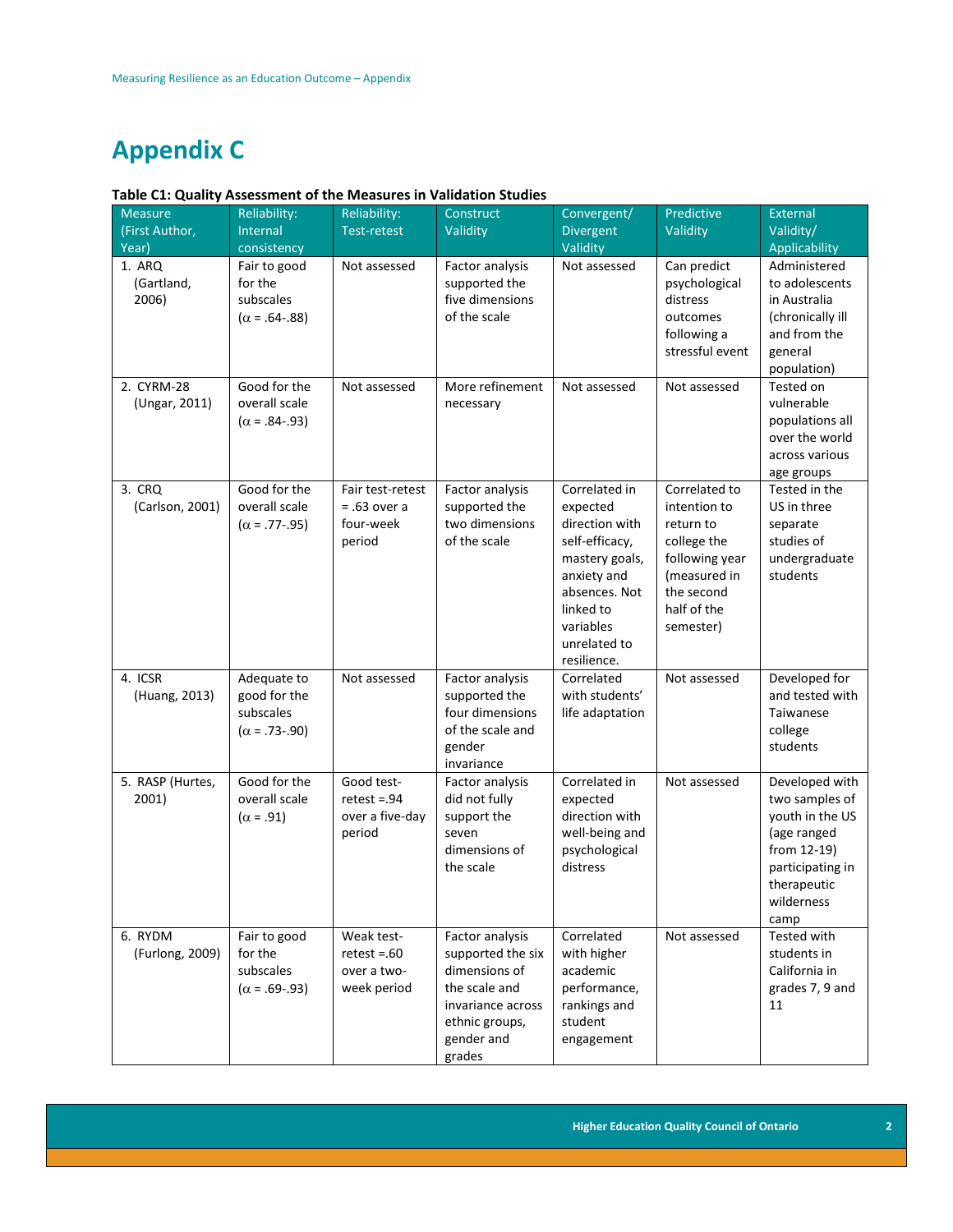| <b>Measure</b><br>(First Author,<br>Year) | Reliability:<br>Internal<br>consistency                                                                               | Reliability:<br><b>Test-retest</b>                                                    | Construct<br>Validity                                                                                                             | Convergent/<br>Divergent<br>Validity                                                                                                                                      | Predictive<br>Validity                                                     | <b>External</b><br>Validity/<br>Applicability                                                                                                                                                                                                          |
|-------------------------------------------|-----------------------------------------------------------------------------------------------------------------------|---------------------------------------------------------------------------------------|-----------------------------------------------------------------------------------------------------------------------------------|---------------------------------------------------------------------------------------------------------------------------------------------------------------------------|----------------------------------------------------------------------------|--------------------------------------------------------------------------------------------------------------------------------------------------------------------------------------------------------------------------------------------------------|
| 7. RS (Jew, 1999)                         | Fair to good<br>for the<br>subscales<br>$(\alpha = .68-.95)$                                                          | Weak to fair<br>test-retest<br>ranging from<br>.36 to .57 over<br>a 23-week<br>period | Factor analysis<br>supported the<br>three key<br>dimensions of<br>the scale and 11<br>of the 12<br>hypothesized<br>sub-dimensions | Low scores<br>were<br>correlated<br>with reported<br>at-risk<br>indicators                                                                                                | Not assessed                                                               | <b>Tested using</b><br>four different<br>samples of<br>students from<br>grades 7 to 12<br>in the western<br>states (mostly<br>from the<br>general<br>population and<br>one sample of<br>adolescents<br>from a<br>psychiatric<br>treatment<br>facility) |
| 8. RSCA<br>(Prince-<br>Embury, 2008)      | Good for the<br>three general<br>scales<br>$(\alpha = .94-.95)$                                                       | Good test-<br>retest ranging<br>from .86 to .88<br>over a two-<br>week period         | Factor analysis<br>supported the<br>three<br>hypothesized<br>dimensions of<br>the scale                                           | Correlated in<br>expected<br>direction with<br>self-esteem,<br>anxiety,<br>disruptive<br>behaviour,<br>depression<br>and anger                                            | <b>Discriminates</b><br>between<br>clinical and<br>non-clinical<br>samples | Testing with<br>children and<br>adolescents in<br>the US aged<br>9-18 years                                                                                                                                                                            |
| 9. BPFI<br>(Baruth, 2002)                 | Good for the<br>overall scale<br>$(\alpha = .83)$ but<br>weak to good<br>for the<br>subscales<br>$(\alpha = .55-.95)$ | Not assessed                                                                          | Not assessed                                                                                                                      | Correlated<br>with other<br>established<br>measures                                                                                                                       | Not assessed                                                               | Tested with a<br>sample of<br>undergraduate<br>students at a<br>southwestern<br>university in<br>the US (age<br>ranged from<br>$19-54)$                                                                                                                |
| 10. BRCS<br>(Sinclair,<br>2004)           | Fair to<br>adequate for<br>the overall<br>scale ( $\alpha$ = .64-<br>.71)                                             | Adequate test-<br>$retest = .71$<br>over a five-to<br>six-week<br>period              | Principal<br>component<br>analysis<br>supported the<br>single dimension<br>of the scale                                           | Correlated<br>with several<br>well-<br>established<br>measures of<br>personal<br>coping<br>resources, pain<br>coping<br>behaviours,<br>and<br>psychological<br>well-being | Predicted<br>post-<br>intervention<br>outcomes                             | Developed with<br>two samples of<br>adults with<br>rheumatoid<br>arthritis in the<br>US with a mean<br>age of 46 years                                                                                                                                 |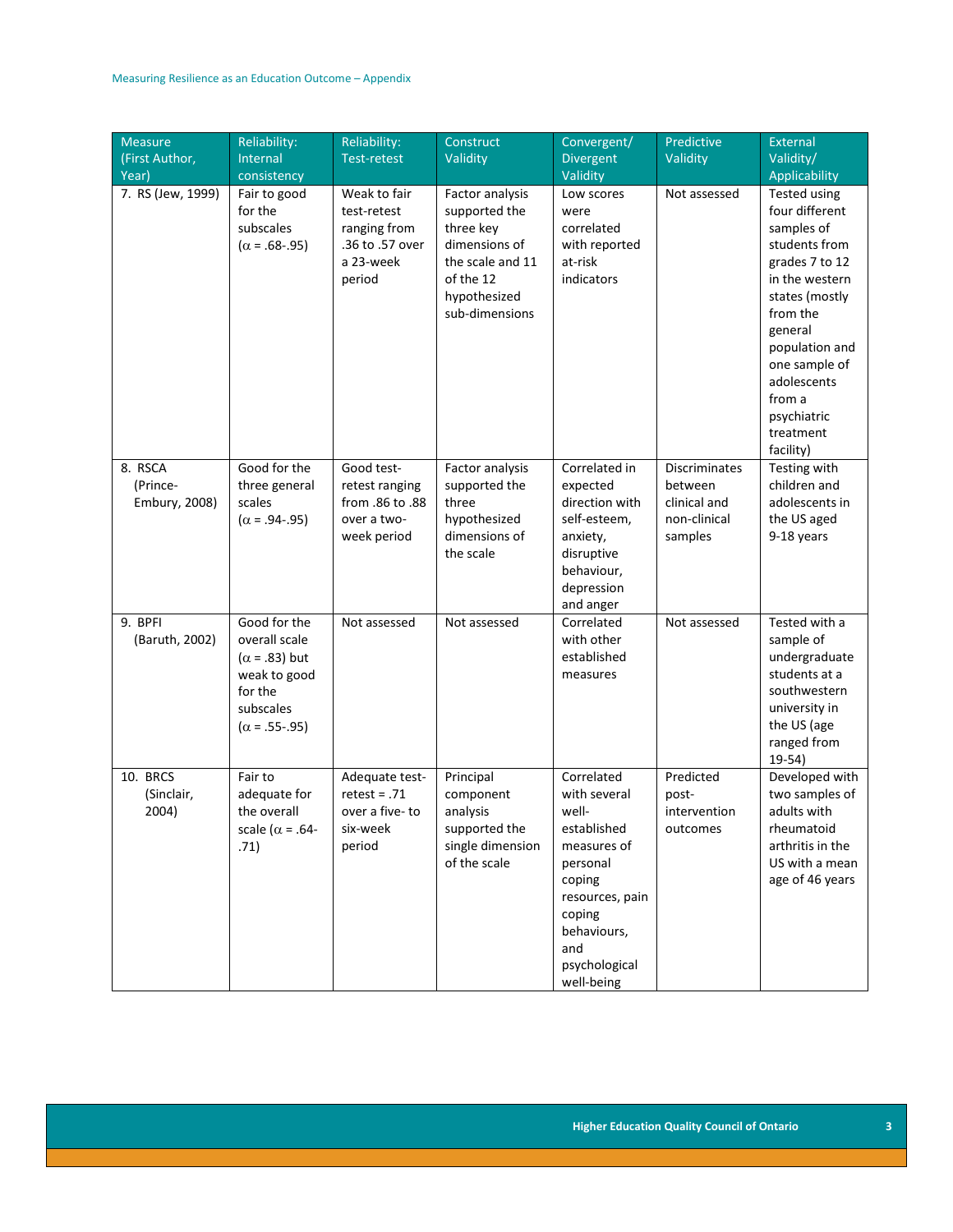| <b>Measure</b> | Reliability:         | Reliability:       | Construct         | Convergent/                       | Predictive           | <b>External</b>   |
|----------------|----------------------|--------------------|-------------------|-----------------------------------|----------------------|-------------------|
| (First Author, | Internal             | <b>Test-retest</b> | Validity          | Divergent                         | Validity             | Validity/         |
| Year)          | consistency          |                    |                   | Validity                          |                      | Applicability     |
| 11. BRS        | Good for the         | Fair test-retest   | Principal         | Correlated in                     | <b>Discriminates</b> | Tested with       |
| (Smith,        | overall scale        | ranging from       | component         | the expected                      | between              | four samples in   |
| 2008)          | $(\alpha = .80-.90)$ | .61 to .69 over    | analysis          | direction for                     | cardiac              | southwestern      |
|                |                      | a two-week         | supported the     | each sample,                      | patients with        | US                |
|                |                      | period             | single dimension  | including                         | and without          | (undergraduate    |
|                |                      |                    | of the scale      | personal                          | Type D, as well      | students,         |
|                |                      |                    |                   | characteristics,                  | as women with        | cardiac           |
|                |                      |                    |                   | social                            | and without          | patients, and     |
|                |                      |                    |                   | relations,                        | fibromyalgia         | women with        |
|                |                      |                    |                   | coping and                        |                      | fibromyalgia)     |
|                |                      |                    |                   | health                            |                      |                   |
|                |                      |                    |                   | outcomes.                         |                      |                   |
|                |                      |                    |                   | Also correlated                   |                      |                   |
|                |                      |                    |                   | with other                        |                      |                   |
|                |                      |                    |                   | resilience                        |                      |                   |
|                |                      |                    |                   | measures.                         |                      |                   |
| 12. CD-RISC    | Good for the         | Good test-         | Factor analysis   | Correlated                        | The measure is       | Tested using a    |
| (Connor,       | overall scale        | $retest = .87$     | did not fully     | with other                        | sensitive to         | general non-      |
| 2003)          | $(\alpha = .89)$     |                    | support the       | resilience-                       | the effect of        | clinical group    |
|                |                      |                    | five hypothesized | related                           | treatment            | and four clinical |
|                |                      |                    | dimensions of     | measures                          |                      | groups in the     |
|                |                      |                    | the scale         | including                         |                      | US, including     |
|                |                      |                    |                   | hardiness,                        |                      | patients who      |
|                |                      |                    |                   | perceived                         |                      | experience        |
|                |                      |                    |                   | stress,                           |                      | anxiety,          |
|                |                      |                    |                   | perceived                         |                      | depression,       |
|                |                      |                    |                   | stress                            |                      | psychiatric       |
|                |                      |                    |                   | vulnerability                     |                      | symptoms and      |
|                |                      |                    |                   | disability and                    |                      | posttraumatic     |
|                |                      |                    |                   | social support.<br>Not correlated |                      | stress (mean      |
|                |                      |                    |                   | with a                            |                      | $age = 43.8$      |
|                |                      |                    |                   | construct                         |                      |                   |
|                |                      |                    |                   | unrelated to                      |                      |                   |
|                |                      |                    |                   | resilience                        |                      |                   |
| 13. CD-RISC-10 | Good for the         | Not assessed       | Factor analysis   | Highly                            | The measure          | Tested with       |
| (Campbell-     | overall scale        |                    | suggest a single  | correlated                        | discriminates        | undergraduate     |
| Sills, 2007)   | $(\alpha = .85)$     |                    | factor            | with the                          | between high         | students from     |
|                |                      |                    |                   | original                          | and low              | San Diego State   |
|                |                      |                    |                   | version of the                    | resilience           | University        |
|                |                      |                    |                   | CD-RISC                           |                      | (mean age $=$     |
|                |                      |                    |                   |                                   |                      | 18.8 years)       |
| 14. CD-RISC2   | Not applicable       | Good test-         | Not applicable    | Correlated                        | Can predict          | Tested with       |
| (Vaishnavi,    | since the scale      | $retest = .86$     | since the scale   | with the                          | clinical change      | clinical samples  |
| 2007)          | only includes        |                    | only includes two | original                          | (i.e.,               | and a sample of   |
|                | two items            |                    | items             | version of the                    | improvement          | the general       |
|                |                      |                    |                   | CD-RISC. Also                     | in clinical          | population        |
|                |                      |                    |                   | was not                           | change was           |                   |
|                |                      |                    |                   | correlated                        | associated in        |                   |
|                |                      |                    |                   | with a                            | improvement          |                   |
|                |                      |                    |                   | construct                         | on the CD-           |                   |
|                |                      |                    |                   | unrelated to                      | RISC2 score)         |                   |
|                |                      |                    |                   | resilience                        |                      |                   |

**Higher Education Quality Council of Ontario 4**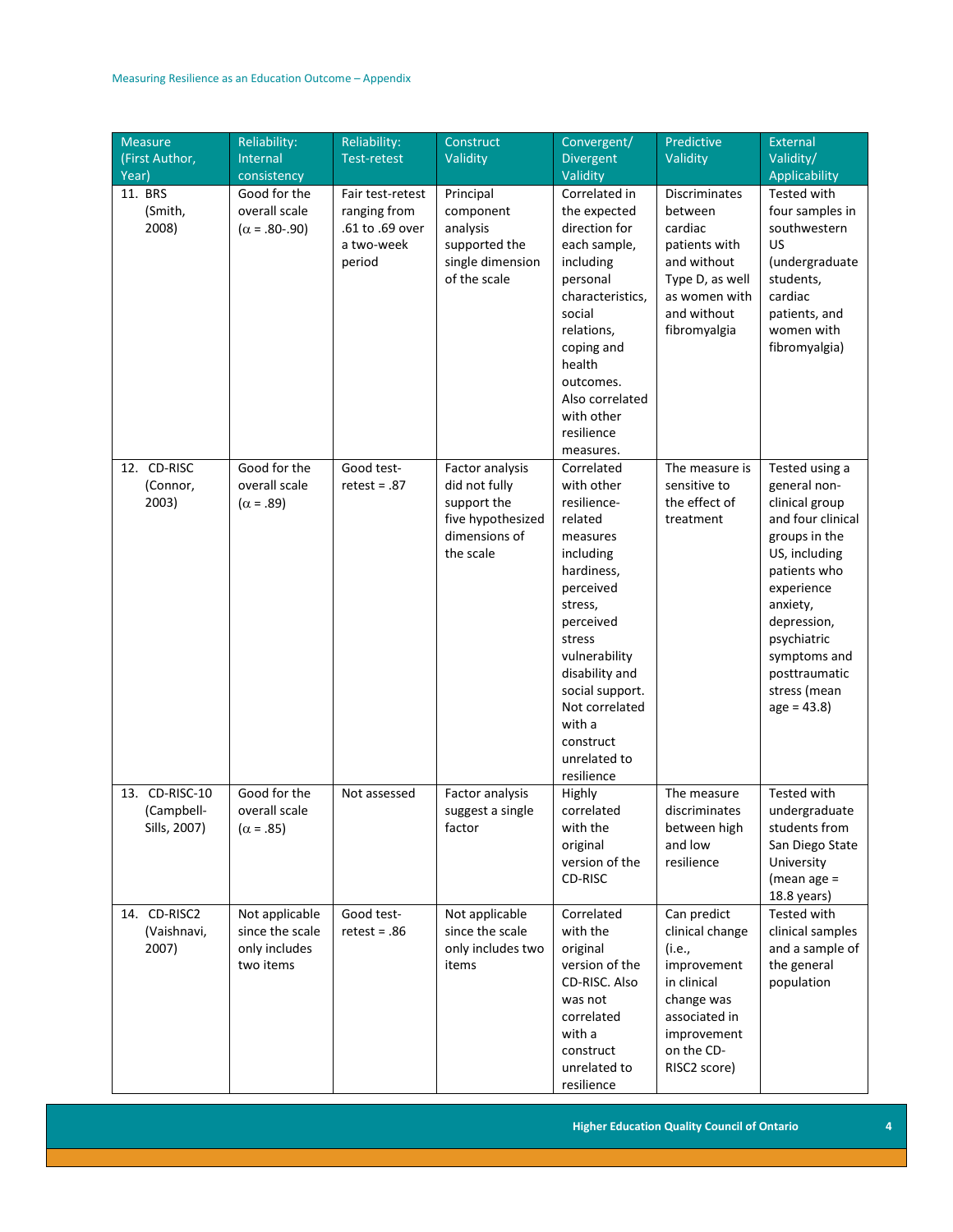| <b>Measure</b><br>(First Author,<br>Year)              | Reliability:<br>Internal<br>consistency                                                                                                                    | Reliability:<br><b>Test-retest</b>                                                                                            | Construct<br>Validity                                                       | Convergent/<br>Divergent<br>Validity                                                                                                                                                                        | Predictive<br>Validity                                                                                                                                              | External<br>Validity/<br>Applicability                                                                                                                                                                |
|--------------------------------------------------------|------------------------------------------------------------------------------------------------------------------------------------------------------------|-------------------------------------------------------------------------------------------------------------------------------|-----------------------------------------------------------------------------|-------------------------------------------------------------------------------------------------------------------------------------------------------------------------------------------------------------|---------------------------------------------------------------------------------------------------------------------------------------------------------------------|-------------------------------------------------------------------------------------------------------------------------------------------------------------------------------------------------------|
| 15.<br>Psychological<br>Resilence<br>(Windle,<br>2008) | Good for the<br>three<br>subscales<br>$(\alpha = .80 \text{ to } 84)$                                                                                      | Not assessed                                                                                                                  | Factor analysis<br>supported the<br>three dimensions<br>of the scale        | Not assessed                                                                                                                                                                                                | Not assessed                                                                                                                                                        | Tested with a<br>large sample of<br>older adults in<br>the UK with a<br>mean age of<br>65.9 years                                                                                                     |
| 16. RS-25<br>(Wagnild,<br>1993)                        | Adequate to<br>good in several<br>studies ( $\alpha$ =<br>.73 to 91)                                                                                       | Adequate to<br>good test-<br>retest ranging<br>from .67 to .84<br>over a four-<br>month period                                | Principal<br>component<br>analysis support<br>a two-dimension<br>solution   | Correlated<br>positively with<br>a number of<br>well-being<br>indicators,<br>such as moral,<br>self-esteem<br>and life<br>satisfaction,<br>and negatively<br>with<br>depression<br>and perceived<br>stress. | Sensitive to<br>individual-level<br>change (i.e.,<br>change<br>following an<br>intervention<br>designed to<br>promote<br>resilience in<br>high-risk<br>adolescents) | Developed with<br>a sample of<br>older women in<br>the US, but<br>validated with<br>a variety of age<br>groups in<br>different<br>contexts<br>including<br>undergraduates<br>and graduate<br>students |
| 17. RSA<br>(Friborg,<br>2005)                          | Fair to good<br>for the 37-item<br>scale ( $\alpha$ = .67<br>to 90) and<br>adequate to<br>good for the<br>33-item scale<br>$(\alpha = .76 \text{ to } 87)$ | Adequate test-<br>retest ranging<br>from .67 to .90<br>for the 37-item<br>scale. Not<br>assessed with<br>the 33-item<br>scale | Factor analysis<br>(CFA) supported<br>the six<br>dimensions of<br>the scale | Correlated as<br>expected to<br>the Big 5<br>personality<br>factors and did<br>not correlate<br>with<br>intelligence<br>factors (a<br>construct<br>unrelated with<br>resilience)                            | Not assessed                                                                                                                                                        | Validated with<br>a sample of<br>patients from<br>an outpatient<br>clinic in Norway<br>and normal<br>controls. Has<br>been adapted<br>in several<br>languages,<br>including<br>French                 |